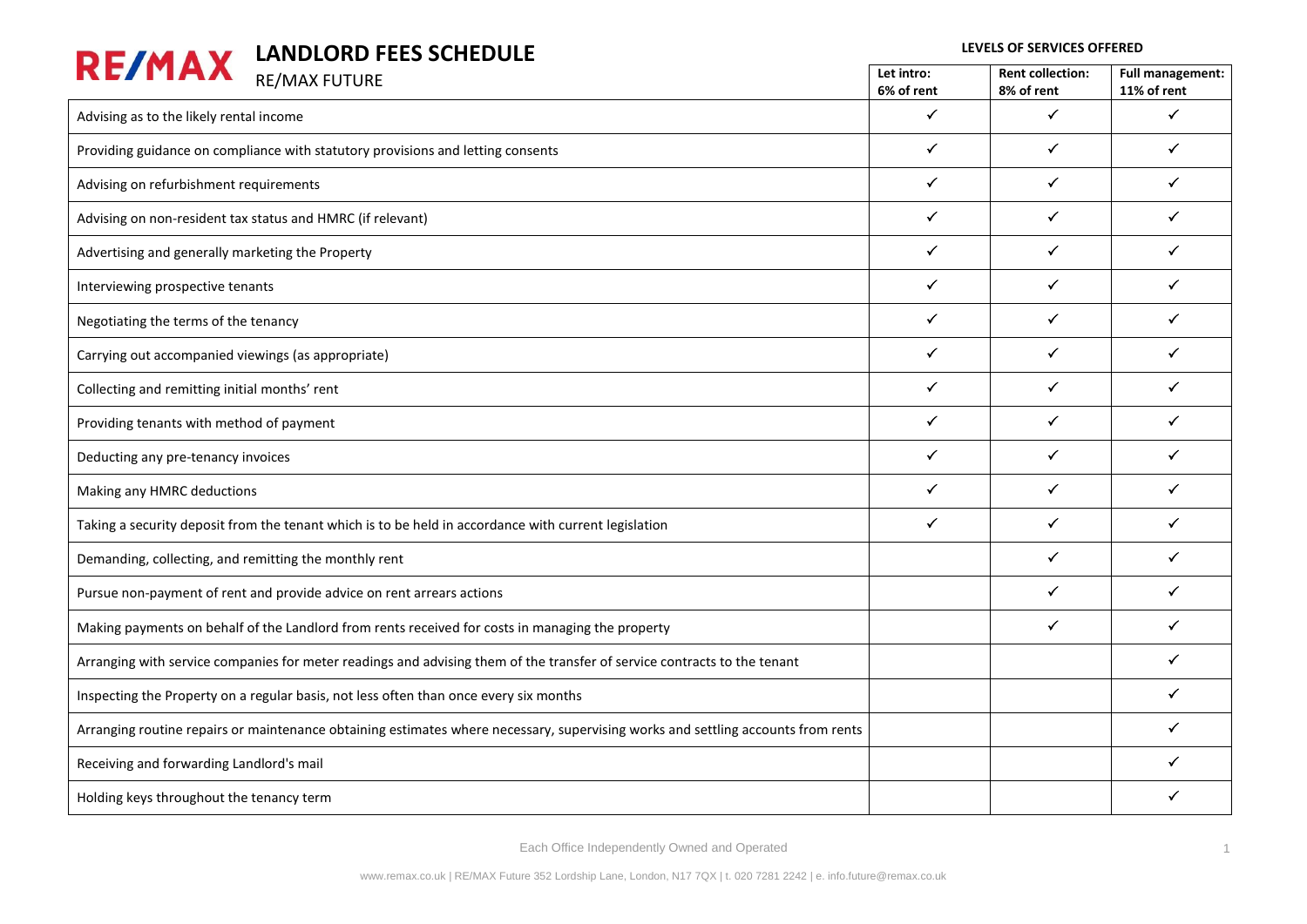## **LANDLORD FEES SCHEDULE RE/MAX** ADDITIONAL NON-OPTIONAL FEES AND CHARGES

## START OF TENANCY FEES

Set-up Fees: £150 per tenancy. Referencing for up to two tenants (ID checks, Right-to-Rent check, financial credit checks, obtaining references from current or previous employers / landlords and any other relevant information to assess affordability) as well as contract negotiation (amending and agreeing terms) and arranging the signing of the tenancy agreement.

Additional Tenant / Guarantor Referencing Fees: £48 per tenant. As Set-up Fees above for additional tenants.

Permitted Occupier Fees: £24 per permitted occupier. Explaining to any permitted occupier their rights and responsibilities towards the named tenant(s) and landlord.

Inventory Check in Fees: From £118.80 as quoted by independent inventory clerks. Dependant on the number of bedrooms and/or size of the property and any outbuildings.

Deposit Registration Fees (where collected): £60 per tenancy. Register landlord and tenant details and protect the security deposit in accordance with current legislation

### DURING TENANCY FEES

Arrangement Fees for works: 12% of net cost. Arranging access and assessing the costs with any contractors, ensuring work has been carried out in accordance with the Specification of Works and retaining any resulting warranty or guarantee. Tenant Find and Rent Collection services only

Arrangement Fees for works over £500: 12% of net cost. Arranging access and assessing the costs with any contractors, ensuring work has been carried out in accordance with the Specification of Works and retaining any resulting warranty or guarantee. Fully Managed service only.

Additional Property Visits: £72 per visit.Should the landlord request property visits in addition to those within their existing Terms of Business, this covers the costs of attending the property.

Renewal Fees: £72 per tenancy. Contract negotiation, amending and updating terms and arranging for the signing of a further tenancy agreement.

## END OF TENANCY FEES

Fees for the service of Section 21 Notice: £120

Check out Fees: From £81 as quoted by independent inventory clerks. Attending the property to undertake an updated Schedule of Condition based on the original inventory.

Deposit Dispute Service Fee: £120. The costs associated with the preparation of all evidence and submitting the case to the tenancy deposit scheme as well as dealing with all correspondence relating to the dispute. This only applies where the agent has protected the deposit.

Court Attendance Fees: £300 per day.

**Please ask a member of staff if you have any questions about our fees.**

## **CLIENT MONEY PROTECTION:**



**INDEPENDENT REDRESS:**



Each Office Independently Owned and Operated